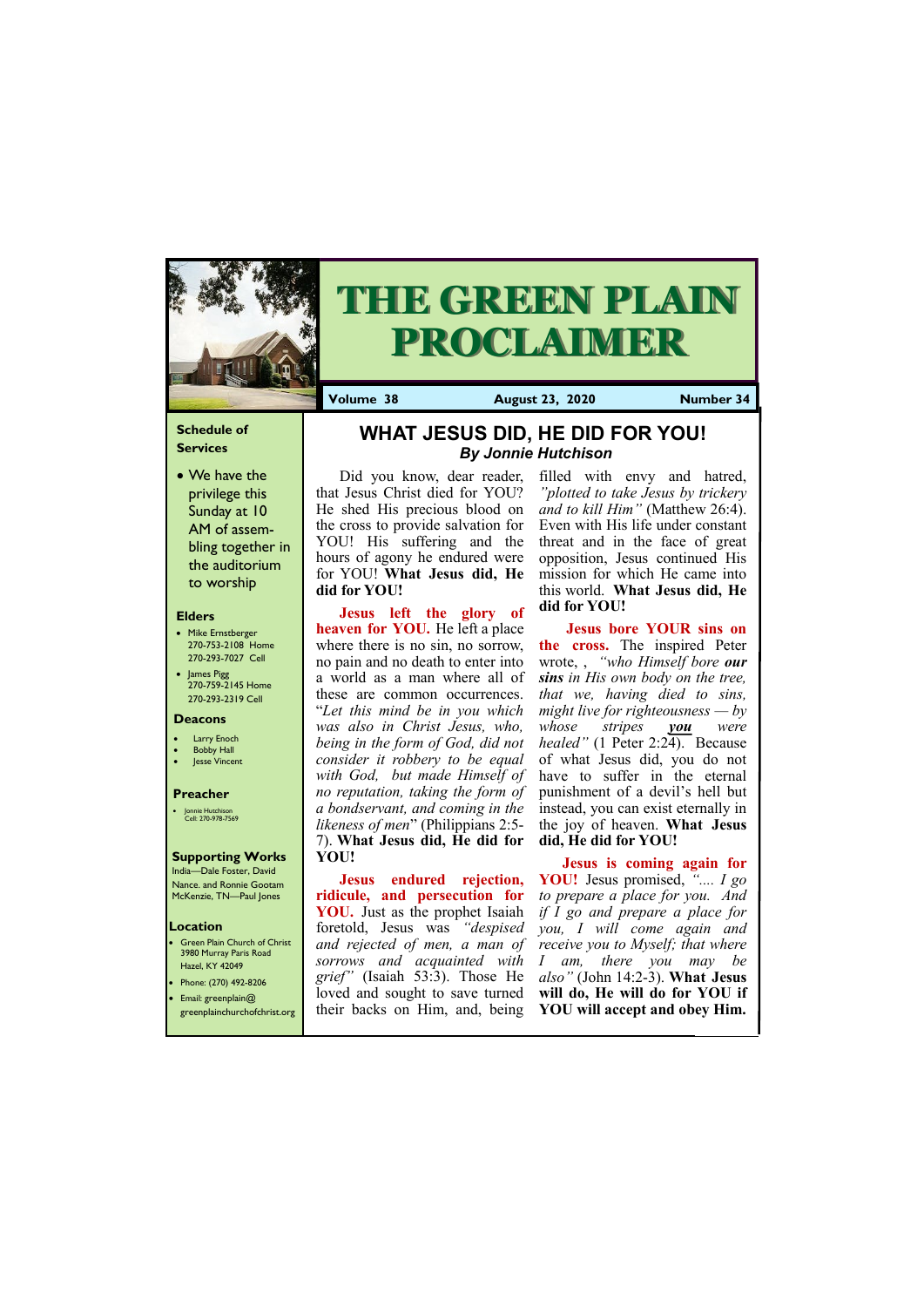## NEWS AND NOTES

*REMEMBER IN PRAYER: Green Plain members*: Remember Jane Morris, Faye Travis, Peggy Jarvis, Rex Enoch, Mary Crutchfield, Joanne Barnes, Maxine Pool, Hayes and Marjorie Grady, Jim Fielder, Griselda Adams, Larry Enoch, and Carolyn Byars. **Family and Friends:** Jenne Pool, Teresa Tacker, Betty Pond, Bryan White, Meredith Enoch, Kenneth Mizell, , Janice Canter, Maryanne Pedigrew, Dale Foster, Andrea Phillips, Donald and Dorothy Cook, Pat Hocking, Sandra Cook Downs, and Hollis Stubblefield. Jason Rutledge is home and recovering from the covid virus.

- **PANTRY ITEMS August 2020: 2—Canned Potatoes; 9—Canned Tomatoes; 16—Vienna Sausages; 23—Pinto Beans; 30—Creamed Corn.** Please bring any additional items you wish for the "blessing box" which is located next to the breezeway on the north side of the building.
- **See our Facebook page** for announcements, updates and articles. Access to past editions of this bulletin are available on our website at http://greenplainchurchofchrist.org.
- Mission Work: Please continue to pray for the preachers this congregation is supporting in India and for Ronnie Gootan, David Nance, Mike Kiser, Arnold Gerson and Paul Jones in their respective works.
- **August 2020 Anniversaries:** 13th—Gail and Jonnie Hutchison; **Birthdays:** 4th—Teresa Enoch; 10th—Brent Morris. If we have left anyone out please let us know.
- **We offer FREE BIBLE CORRECPONDENCE COURSES through the mail. Enroll on our website or send your name and return mailing address to the address on the first page of this bulletin. You may also call 270-978-7569 or you may email us at greenplain@greenplainchurchofchrist.org.**
- **Additional Study Opportunities:** We encourage our readers to take advantage of the wealth of Bible study opportunities which are available online. There is a list of some of these at the bottom of this page. You will find scores of recorded videos and live programs that you can watch at your convivence. The Bible admonishes us to *"...grow in the grace and in the knowledge of our Lord and Savior Jesus Christ"* (2 Peter 3:18).
- *God has given us the only standard by which to judge what is right and what is wrong in His written Word, the Bible. Always remember, He is the Potter, we are the clay, therefore He has the power or authority over each of us (Romans 9:20-21). Let us submit to our Potter and allow Him to mold us into the image of His Son (Romans 8:29).*

*Answer:* He appeared first to Mary Magdalene (Mark 16:9;ff; John 20:11- 18) and the other women (Matthew 28:1-9) and to two of the disciples (Mark 16:12).

# **Page 2**

## **ONLINE SPIRITUAL RESOURCES Gospel Broadcasting Network https://gbntv.org/**

**World Video Bible School https://store.wvbs.org/wvbs-splashpage.html**

> **A Bible Answer https://abibleanswertv.org/**

> > **Good News Today http://gnttv.org/**

**In Search of the Lord's Way http://searchtv.org/**



**This Week: According to the book of Proverbs, what is the "beginning of wisdom?"**

*Last Week:* Who were the first people to see Jesus after His resurrection?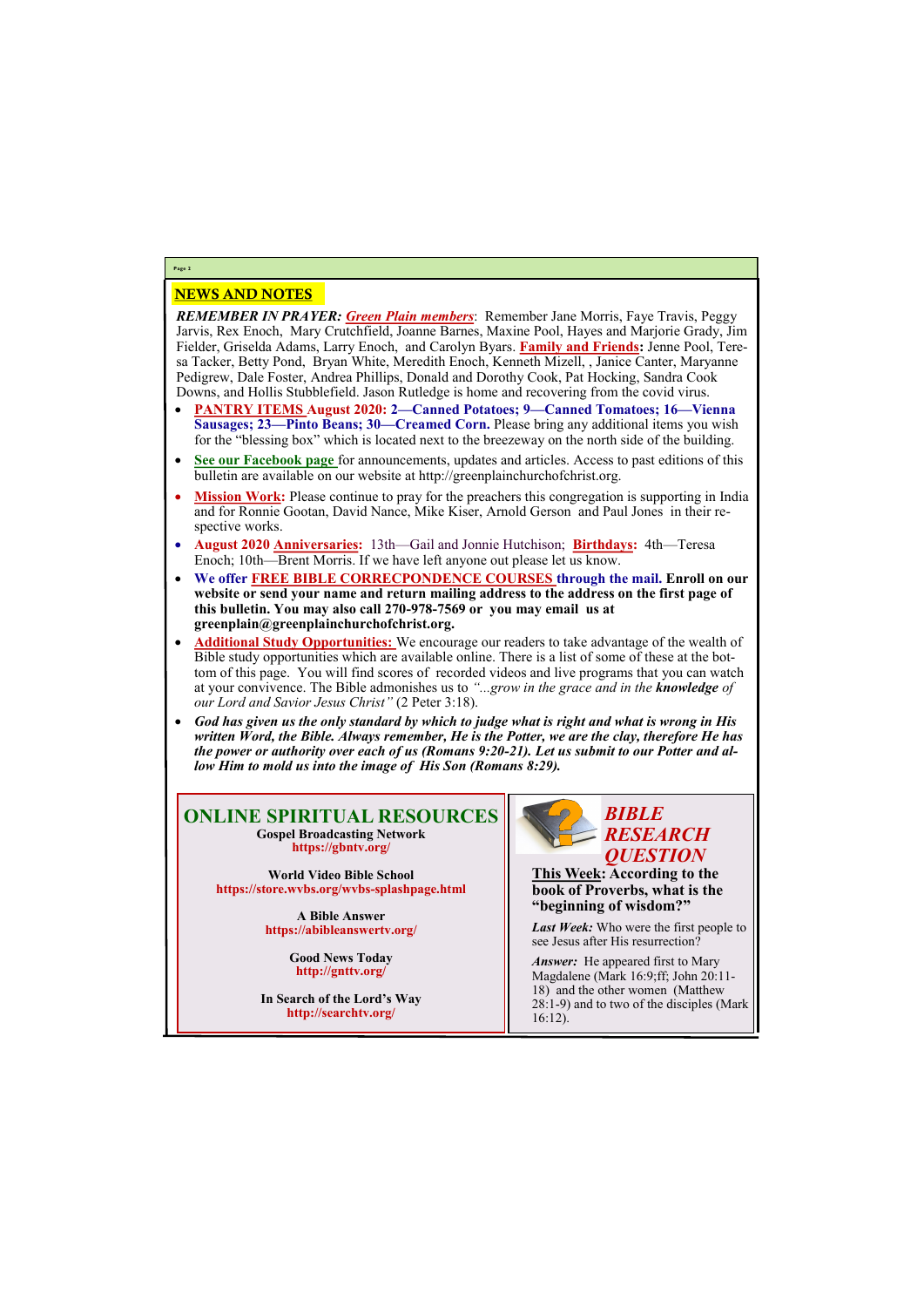**Page 3**

# **FUNCTIONS OF THE HEART By** *Victor M. Eskew*

The Bible has much to say about the heart of man. No, we are not referring to the physical heart that pumps blood though one's body. We are talking about the spiritual heart. This heart is the mind of man. A well-known verse about the heart is found in Proverbs 4:23. The wise Preacher exhorts his readers, saying: "Keep thy heart with all diligence; for out of it are the issues of life." The heart is the control center for every human being. Everything that is thought, said, and done originates first in the heart.

The heart of man has several functions. We want to examine these in this article. First, the heart enables us to think. Man has the ability to allow things to come into his mind and formulate ideas about those things. His mind gives him the ability to come to an understanding of the things that enter into his mind. This capacity to think gives him great

call for thee" (Acts 24:24-25). When Paul wrote to the church in Thessalonica, he understood that they could reason. Therefore, he admonished them with these words: "Despise not prophesyings. Prove all things; hold fast that which is good. Abstain from all appearance of evil" (I Thess. 5:20-22).

power and ability. He can use the things about which he thinks to better his life, to protect himself and others, and to subdue portions of the world unto himself. It was the writer of Proverbs who said: "For as he thinketh in his heart, so is he…" (Prov. 23:7).

A second function of the heart is reasoning. Man is able to gather all kinds of evidence together and come to conclusions about the evidence. He can reason as to the validity of the evidence. He can reason about the strength of the evidence. He can reason as to the usefulness of the evidence. God knew He created man with a mind that could reason. In Isaiah 1:18, He exhorted Israel with these words: "Come now, and let us reason together, saith the Lord…" When Paul stood before Felix, he used this function of the heart upon the ruler. "And after certain days, when Felix came with his wife Drusilla, which was a Jewess, he sent for Paul, and heard him concerning the faith in Christ. And as he reasoned of righteousness, temperance, and judgment to come, Felix trem-

A third function of our heart is the ability to will. In other words, each person has the power to choose his own actions. There are numerous passages in the Bible wherein individuals were

> exhorted to choose what they would do. Joshua said to Israel: "…choose you this day whom he will serve…" (Josh. 24:15). On Mount Carmel, Elijah addressed the people of Israel, saying: "Who long halt ye between two opinions: if the Lord be God, follow him: but if Baal, then follow him…" (I Kings 18:21). Our will gives us freedom. No one

bled, and answered, Go thy way for this time; when I have a more convenient season, I will ers. *(Continued on page 4)*

can force us to do anything. We choose what we want to believe. We choose the behaviors in which we will engage. We choose the lifestyle that we desire to live. Human beings are not robots that serve the will of another. If one person serves another person, it is because he chooses to do so.

A fourth function of the heart involves our motives. Our motives are what cause us to act in a certain way. In Nehemiah 6:2, Sanballat and Geshem sent word to Nehemiah. They wanted him to meet with them on the plain of Ono. The last words of this verse contain these words: "But they thought to do me mischief." These men did not want to meet with this man of God to have just an important conversation. Their motive was evil. They wanted to bring some type of distress or harm to Nehemiah. Their motive originated in their heart. We all have motives for the things we do. The crazy thing about motives is that we can be driven by two or three at the same time. One motive, however, usually takes precedence over the oth-